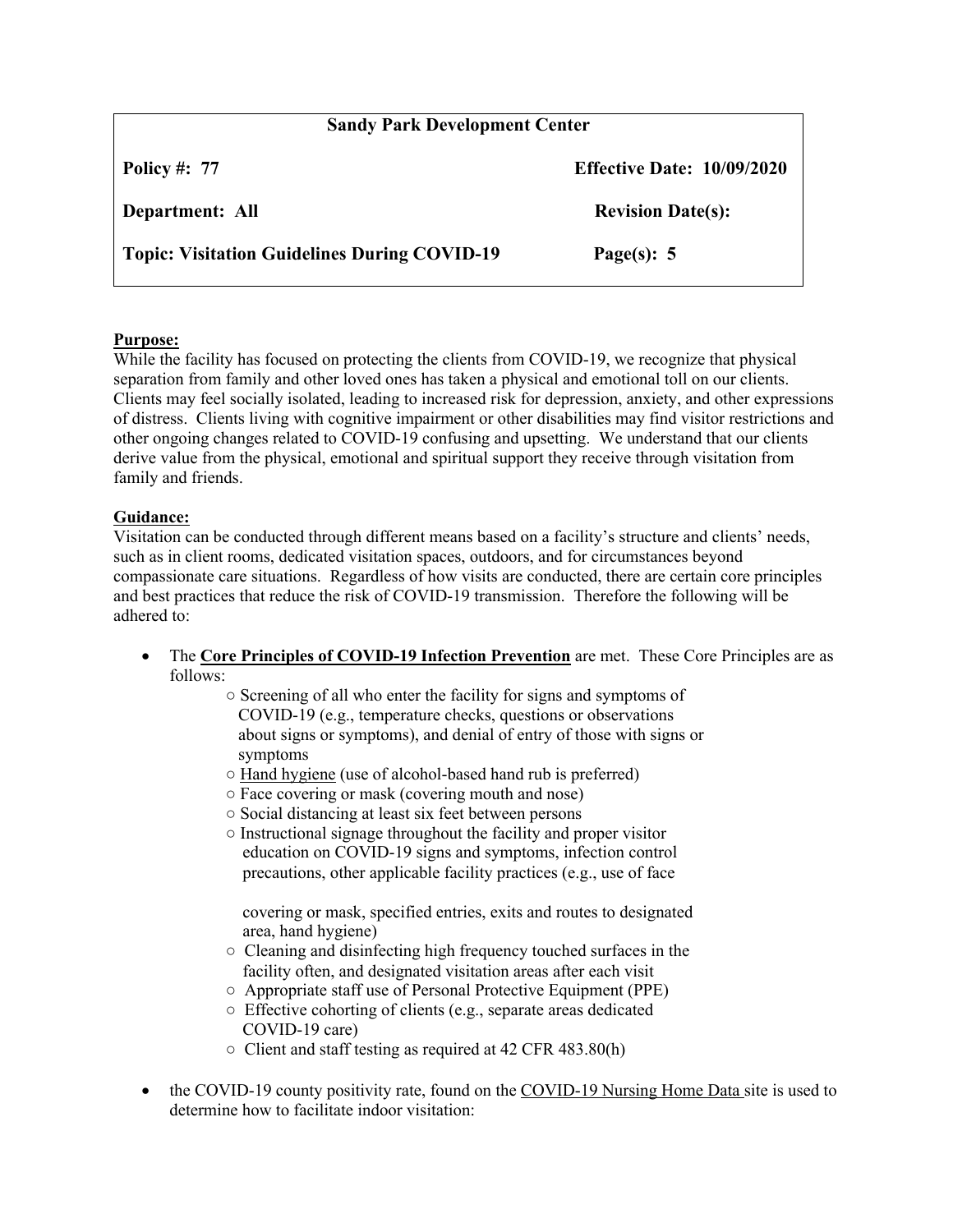- $\circ$  Low ( $\leq$ 5%) = Visitation should occur according to the core principles of COVID-19 infection prevention and facility policies (beyond compassionate care visits)
- $\circ$  Medium (5% 10%) = Visitation should occur according to the core principles of COVID-19 infection prevention and facility policies (beyond compassionate care visits)
- $\circ$  High ( $>10\%$ ) = Visitation should only occur for compassionate care situations according to the core principles of COVID-19 infection prevention and facility policies
- no new onset of COVID-19 cases in the last 14 days;
- the facility is not experiencing staff shortages;
- adequate supplies of PPE and essential cleaning and disinfection supplies are available; and
- $\bullet$  referral hospital(s) have bed capacity on wards and intensive care units.

# *Note: Indoor visitation may be restricted if any of the above conditions are not met.*

### **Guidelines for Indoor Visitation**

- 1. External groups visits (i.e., singers, entertainment) will be limited if possible and activities should be conducted outdoors at this time.
- 2. Social services or designated staff will notify families by telephone and/or letter regarding the visitation guidelines that are to be followed. Visitors will be required to sign an agreement in advance stating that they will follow all guidelines for visitation.
- 3. All visits must be scheduled in advance to ensure that the designated visitation area and staff are available for monitoring.
- 4. Signs will be posted at the entrance with instructions for visitors to be screened before entering the facility.
- 5. All visitors will have their temperature taken and be screened for COVID-19 symptoms. Anyone with a fever equal to or greater than 100.0 degrees Fahrenheit, cough, shortness of breath, sore throat, myalgia, chills or new onset of loss of taste or smell will not be allowed to visit a person. If a visitor has fever and/or any COVID-19 symptoms or exposure to a known COVID-19 case, he/she will be asked to reschedule the visit.
- 6. Each visitor will be required to perform handwashing and/or use hand sanitizer. If hand sanitizer is used, the CDC recommends using Alcohol-Based Hand Rub (ABHR) with greater than 60% ethanol or 70% isopropanol.
- 7. Visits will be limited to one (1) hour or less.
- 8. Visitor's will be limited to two (2) people per client.
- 9. Visitation will be restricted to children 12 years of age or older. Visitors with children must be able to manage them, and children must be able to wear a face mask during the entire visitation. Special family circumstances warranting children under the age of 12 to visit can be approved by the facility.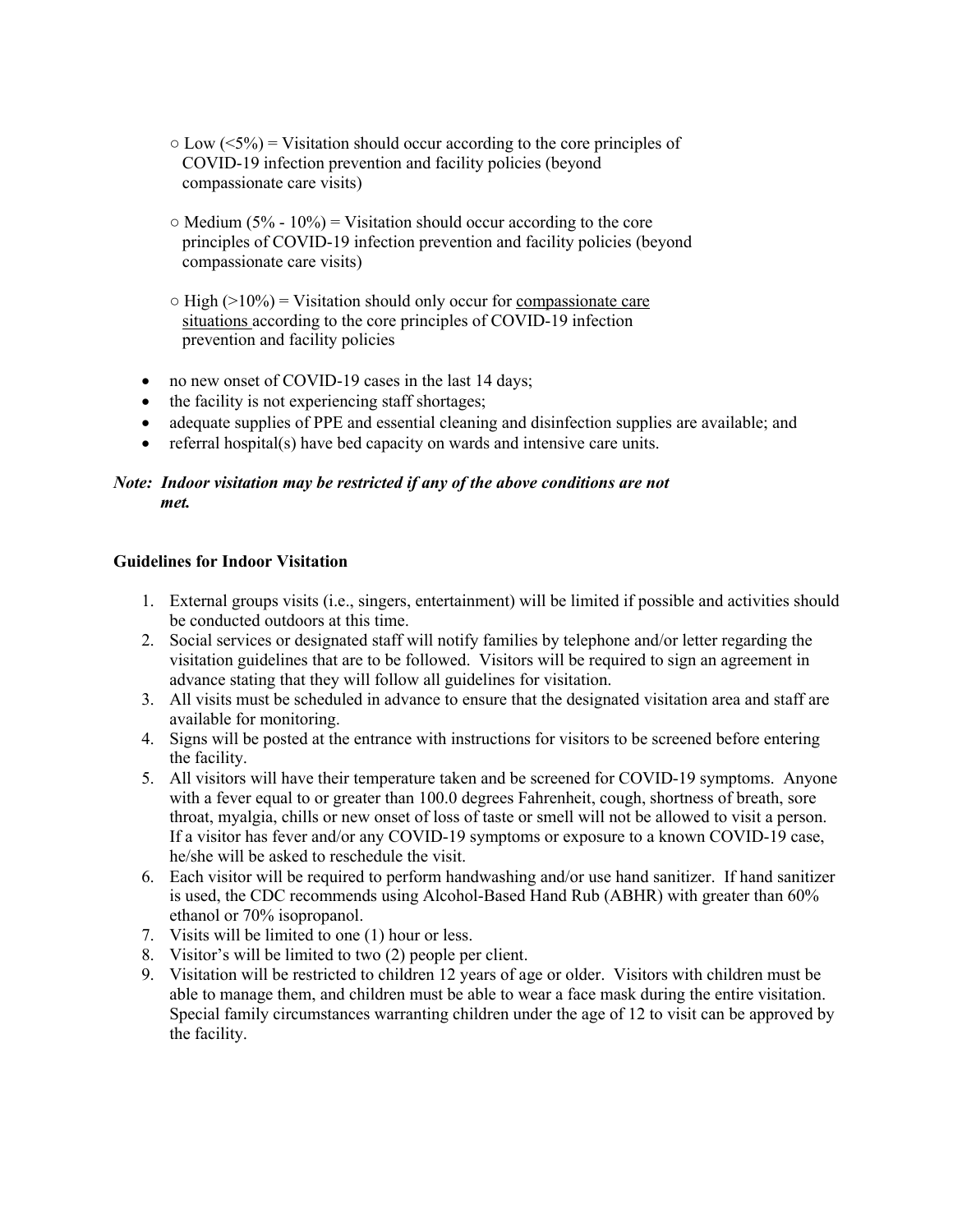- 10. Visitor must wear a cloth face covering or facemask for the duration of their visit. The person being visited should wear a mask as tolerated. Visitors should be responsible for bringing their own face mask/cloth face covering.
- 11. Social distancing of at least six feet will be practiced.
- 12. Visitors will be monitored by staff during the visit.
- 13. The visitation room will be disinfected after each visitation.
- 14. Visitors must stay in designated visitation locations.
- 15. The facility will rotate and schedule visits at specific times such that the total number of visitors present at any time does not exceed safe limits.
- 16. Visitation will only be allowed during 9:00AM–11:00AM and 2:00PM–4:00PM Monday thru Friday.
- 17. Visitors cannot eat during the visit but may provide food and beverage to the client consistent with dietary considerations.
- 18. If the facility is on quarantine or isolation visitation will not be allowed.
- 19. Any visitor who develops symptoms consistent with COVID-19 within 72 hours of a visit must notify the facility with 24 hours.
- 20. Violation of these guidelines by the visitor may result in revocation of visitation rights.
- 21. According to CDC, all healthcare workers and first responders are considered essential personnel; therefore, hospice, home health, therapists, nurses and dieticians may enter the facility if they are screened and follow infection control procedures.

## **Guidelines for Outdoor Visitation**

It is known that congregate settings provide opportunities for increased risk for the spread of COVID-19. However, recent data show that the risks of virus transmission are lower in outdoor settings. The facility has established visitor areas that are protected from weather elements, such as porches, patios and other covered areas, or have a space large enough to house a temporary tent. Outdoor visitation may occur regardless of a facility's outbreak status provided the following conditions are met.

- 1. The facility must monitor the temperature in any outdoor visitation area.
- 2. Visits should occur only on days when there are no weather warning that would put their visitors or persons at risk.
- 3. Adequate staff must be present to allow for personnel to help with outdoor transition of persons, monitoring of visitation, and cleaning and sanitizing areas after each visit.
- 4. Visitation areas must be cleaned and sanitized between visitations using an approved antiviral disinfectant. The visitation schedule must provide sufficient time in between visits for this process.
- 5. Visitors must participate in and pass the facility's screening process prior to each visit.
- 6. The facility screening process must include a screening questionnaire, which will record the identity of the client visited, date, name, address and phone number of the visitor and the facility must maintain these records so that they can be made available upon request by the Mississippi State Department of Health Bureau of Health Facilities Licensure and Certification or Office of Epidemiology.
- 7. The questionnaire will also include a declaration regarding signs and symptoms of infection, contact and/or exposure to known COVID-19 positive persons, and any prior testing for COVID-19, and a statement that the visitor will inform the facility immediately if they develop symptoms within 72 hours of visiting or test positive for COVID-19 after visiting.
- 8. Visitors must not have signs or symptoms of COVID-19 for at least three (3) days prior to a visit.
- 9. If any visitor previously tested positive for COVID-19, they must not visit within 14 days of a positive test.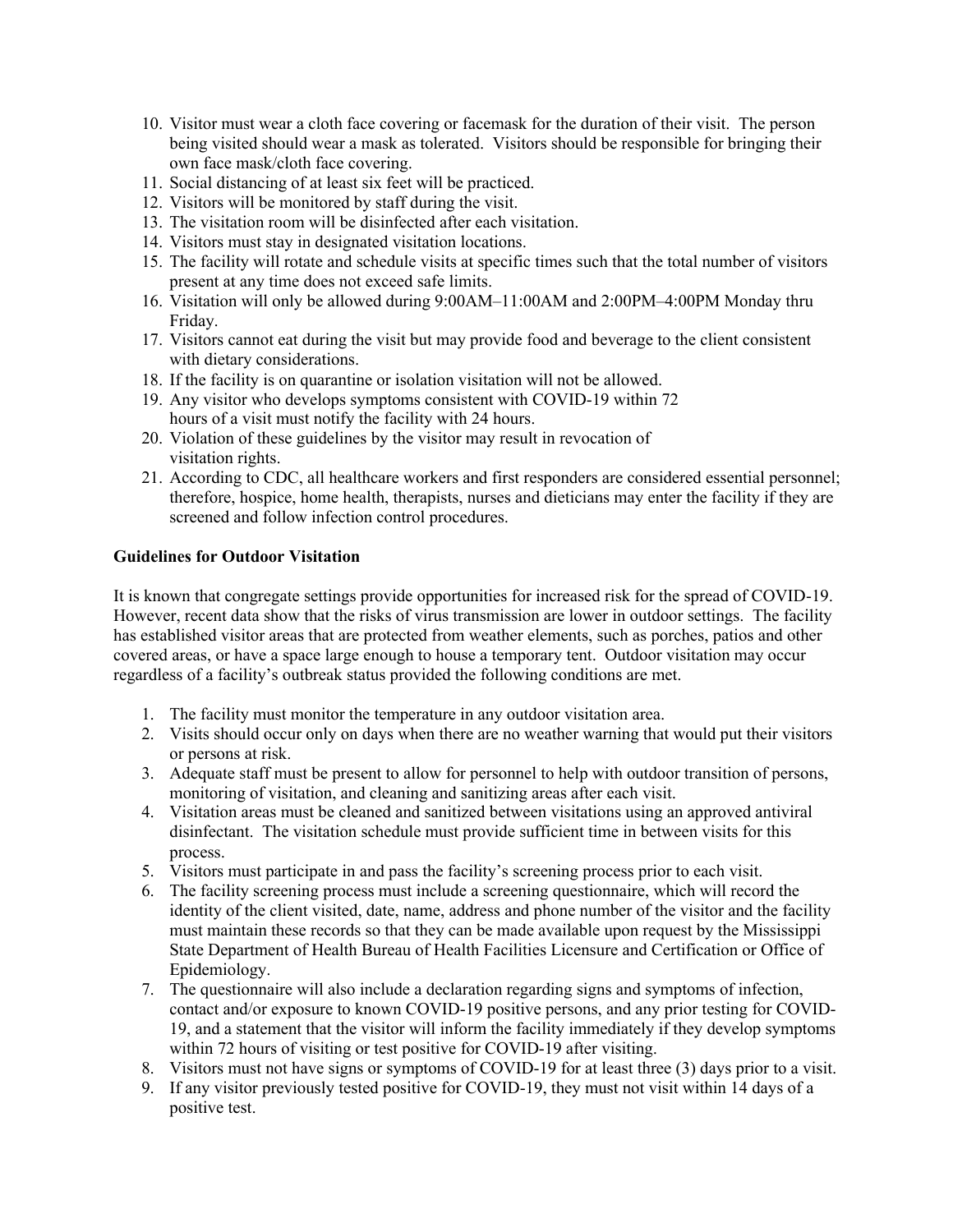- 10. Clients must wear a cloth face covering during the visit, if able, and all visitors must always adhere to physical distancing (at least 6 feet apart) during visits.
- 11. Clients must have the ability to safely transition from their room to an outdoor visitation location.
- 12. Visitor's will be limited to two (2) people per client.
- 13. Visitors must stay in designated outdoor visitation locations.
- 14. Visitation will be restricted to children 12 years of age or older. Visitors with children must be able to manage them, and children must be able to wear a face mask during the entire visitation. Special family circumstances warranting children under the age of 12 to visit can be approved by the facility.
- 15. Outdoor visitation will be rotated, and visitors must schedule visits in advance with the facility pursuant to the facility's scheduling process and available times.
- 16. The facility will rotate and schedule visits at specific times such that the total number of visitors present at any time does not exceed safe limits.
- 17. Visitation will only be allowed during select hours of each day as defined by the facility.
- 18. Visitation hours and limits will be determined by the facility's availability of outdoor space and the ability of staff to monitor for infection control measures.
- 19. The facility will ensure that hand sanitizer and extra facemasks are available.
- 20. Visitors must sanitize hands with an alcohol-based hand rub or by handwashing with soap and water when entering and exiting.
- 21. Visitors cannot eat during the visit but may provide food and beverage to the client consistent with dietary considerations.
- 22. The facility will monitor all visits carefully to ensure that masks are worn, and visitation policies are followed.

### *If the facility cannot provide the necessary supervision of outdoor visits to prevent breeches in infection control requirements, the facility must suspend outdoor visitation.*

#### **Guidelines for Home Visitation/Passes**

The facility will allow persons to have home visitation pass as long as the facility is not currently in active outbreak status (no new cases in the last 14 days past most recent onset of illness).

- 1. Passes for home visits must be requested via social services.
- 2. The client must have access to a mask and hand sanitizer provided by the family prior to pass issuance.
- 3. The family and client will be informed about potential risks when going into the community, including the risk of exposure to COVID-19 and the increased risk of introducing COVID-19 to the facility upon return. The facility will refer families to the COVID-19 county positivity rate found on the COVID-19 Nursing Home Data page to determine the rate in their county of residence and take the necessary precautions.
- 4. The client will be screened for COVID-19 symptoms prior to leaving the facility.
- 5. Families must sign a copy of and abide by home visit guidelines before a person's pass is approved.
- 6. Families picking up the client must have their temperature taken and be screened for COVI-19 symptoms. Anyone with a fever equal to or greater than 100.0 degrees Fahrenheit, cough, shortness of breath, sore throat, myalgia, chills or new onset of loss of taste or smell will be discouraged from taking the client. If the family decides to proceed with the home visit, the family must provide proof of a negative COVID-19 test result before the client can be returned to the facility.